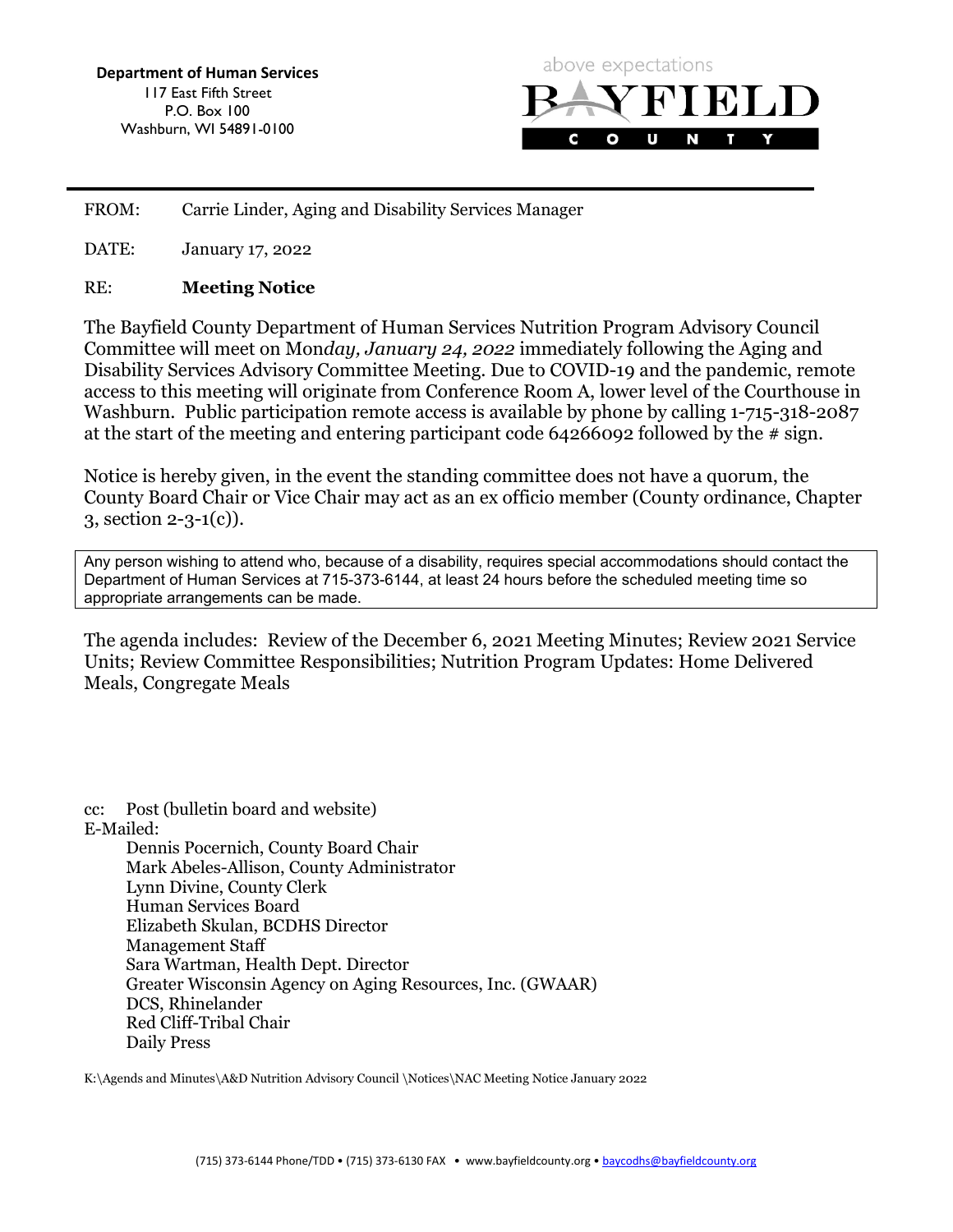

## BAYFIELD COUNTY DEPARTMENT OF HUMAN SERVICES NUTRITION PROGRAM ADVISORY COUNCIL COMMITTEE

Karen Anderson **Red Cliff Elder Program Rep.** Red Cliff Elder Program Rep. Lynette Benzschawel (Vice-Chairman) David Zepczyk Richard Kemmer (Chairman)

## RE: January 24, 2022, Nutrition Advisory Council Meeting

Dear Committee Members:

Please be advised that the meeting of the Bayfield County Department of Human Services Nutrition Advisory Council will be held on Monday, January 24, 2022, immediately following the ADAC Meeting. Due to COVID19 and the pandemic, remote connectivity is available. The meeting will originate from Conference Room A.

Participation via remote access is available by phone by calling +1 715-318-2087 at the start of the meeting and entering participant code, 64266092 followed by the # sign. Committee members will receive an invitation via Microsoft Teams.

Notice is hereby given, in the event the standing committee does not have a quorum, the County Board Chair or Vice Chair may act as an ex officio member (County ordinance, Chapter 3, section 2-3-1 (c)).

Any person planning to attend who, because of a disability, requires special accommodations, should contact the Department of Human Services at 715-373-6144, at least 24 hours before the scheduled meeting time, so appropriate arrangements can be made.

# Microsoft Teams meeting

Join on your computer or mobile app [Click here to join the meeting](https://gcc02.safelinks.protection.outlook.com/ap/t-59584e83/?url=https%3A%2F%2Fteams.microsoft.com%2Fl%2Fmeetup-join%2F19%253ameeting_NzJlZTgzZTMtNDc3ZS00ZGMwLTkzODItYmY3ODA2YTEzODA3%2540thread.v2%2F0%3Fcontext%3D%257b%2522Tid%2522%253a%2522145ec30e-5769-40e2-8a4c-fe09ea9581bf%2522%252c%2522Oid%2522%253a%252287bf221e-f129-4bfe-99ae-8e498144dcb7%2522%257d&data=04%7C01%7Cheather.gilbertson%40bayfieldcounty.wi.gov%7C26f2c8e68a914c7846b108d9d9ed3a15%7C145ec30e576940e28a4cfe09ea9581bf%7C0%7C0%7C637780435168110107%7CUnknown%7CTWFpbGZsb3d8eyJWIjoiMC4wLjAwMDAiLCJQIjoiV2luMzIiLCJBTiI6Ik1haWwiLCJXVCI6Mn0%3D%7C3000&sdata=CSTY3%2B3po4UBxH85q5Imf5pqqvl62qSFqiS2P4Q4K1Y%3D&reserved=0) Or call in (audio only) +1 715-318-2087,,64266092# United States, Eau Claire Phone Conference ID: 642 660 92# [Find a local number](https://gcc02.safelinks.protection.outlook.com/?url=https%3A%2F%2Fdialin.teams.microsoft.com%2F9b4f001a-1165-4cc7-9eb9-73599e1f4a29%3Fid%3D64266092&data=04%7C01%7Cheather.gilbertson%40bayfieldcounty.wi.gov%7C26f2c8e68a914c7846b108d9d9ed3a15%7C145ec30e576940e28a4cfe09ea9581bf%7C0%7C0%7C637780435168110107%7CUnknown%7CTWFpbGZsb3d8eyJWIjoiMC4wLjAwMDAiLCJQIjoiV2luMzIiLCJBTiI6Ik1haWwiLCJXVCI6Mn0%3D%7C3000&sdata=18Yy2XfjOoXi1CRwv7wNVF53UKL0qCs%2FXYrjG51GFbQ%3D&reserved=0) | [Reset PIN](https://gcc02.safelinks.protection.outlook.com/?url=https%3A%2F%2Fmysettings.lync.com%2Fpstnconferencing&data=04%7C01%7Cheather.gilbertson%40bayfieldcounty.wi.gov%7C26f2c8e68a914c7846b108d9d9ed3a15%7C145ec30e576940e28a4cfe09ea9581bf%7C0%7C0%7C637780435168110107%7CUnknown%7CTWFpbGZsb3d8eyJWIjoiMC4wLjAwMDAiLCJQIjoiV2luMzIiLCJBTiI6Ik1haWwiLCJXVCI6Mn0%3D%7C3000&sdata=t2%2FVfdnGrs60GC9vfkCJ8p3LscBxJcOwoll2v55k%2BG8%3D&reserved=0) [Learn More](https://gcc02.safelinks.protection.outlook.com/?url=https%3A%2F%2Faka.ms%2FJoinTeamsMeeting&data=04%7C01%7Cheather.gilbertson%40bayfieldcounty.wi.gov%7C26f2c8e68a914c7846b108d9d9ed3a15%7C145ec30e576940e28a4cfe09ea9581bf%7C0%7C0%7C637780435168110107%7CUnknown%7CTWFpbGZsb3d8eyJWIjoiMC4wLjAwMDAiLCJQIjoiV2luMzIiLCJBTiI6Ik1haWwiLCJXVCI6Mn0%3D%7C3000&sdata=2lD9P0pW%2FiydvFG45EfEtb4MYZAQXGTIFd9GaL0L0eI%3D&reserved=0) | [Meeting options](https://gcc02.safelinks.protection.outlook.com/?url=https%3A%2F%2Fteams.microsoft.com%2FmeetingOptions%2F%3ForganizerId%3D87bf221e-f129-4bfe-99ae-8e498144dcb7%26tenantId%3D145ec30e-5769-40e2-8a4c-fe09ea9581bf%26threadId%3D19_meeting_NzJlZTgzZTMtNDc3ZS00ZGMwLTkzODItYmY3ODA2YTEzODA3%40thread.v2%26messageId%3D0%26language%3Den-US&data=04%7C01%7Cheather.gilbertson%40bayfieldcounty.wi.gov%7C26f2c8e68a914c7846b108d9d9ed3a15%7C145ec30e576940e28a4cfe09ea9581bf%7C0%7C0%7C637780435168110107%7CUnknown%7CTWFpbGZsb3d8eyJWIjoiMC4wLjAwMDAiLCJQIjoiV2luMzIiLCJBTiI6Ik1haWwiLCJXVCI6Mn0%3D%7C3000&sdata=4G%2BzinzrzA8qlYZyPtEIlY9pUBLtihE98JGBY%2BPoVqM%3D&reserved=0)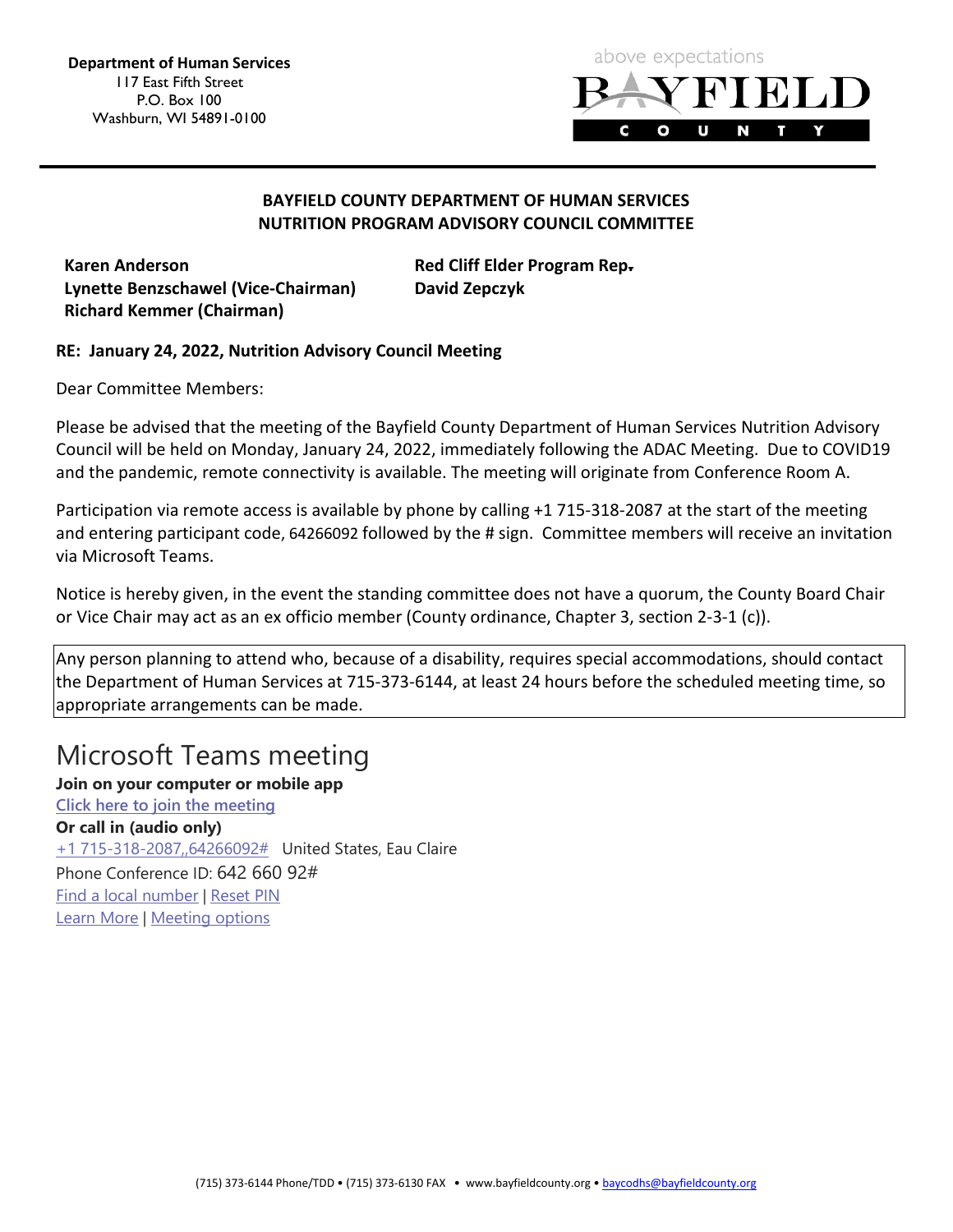The agenda for the meeting is as follows:

#### AGENDA

- 1. Call to Order and Introductions
- 2. Discussion and Possible Action-Review of the December 6, 2021, Meeting Minutes
- 3. Review 2021 Service Units
- 4. Review Committee Responsibilities
- 5. Nutrition Program Updates:
	- A. Home Delivered Meals
	- B. Congregate Meals
- 6. Other (Informational Items)
- 7. Motion to Adjourn

Thank you and Stay Safe!

Carrie Linder, Aging and Disability Services Manager

c: Bayfield County DHS ADAC Committee Members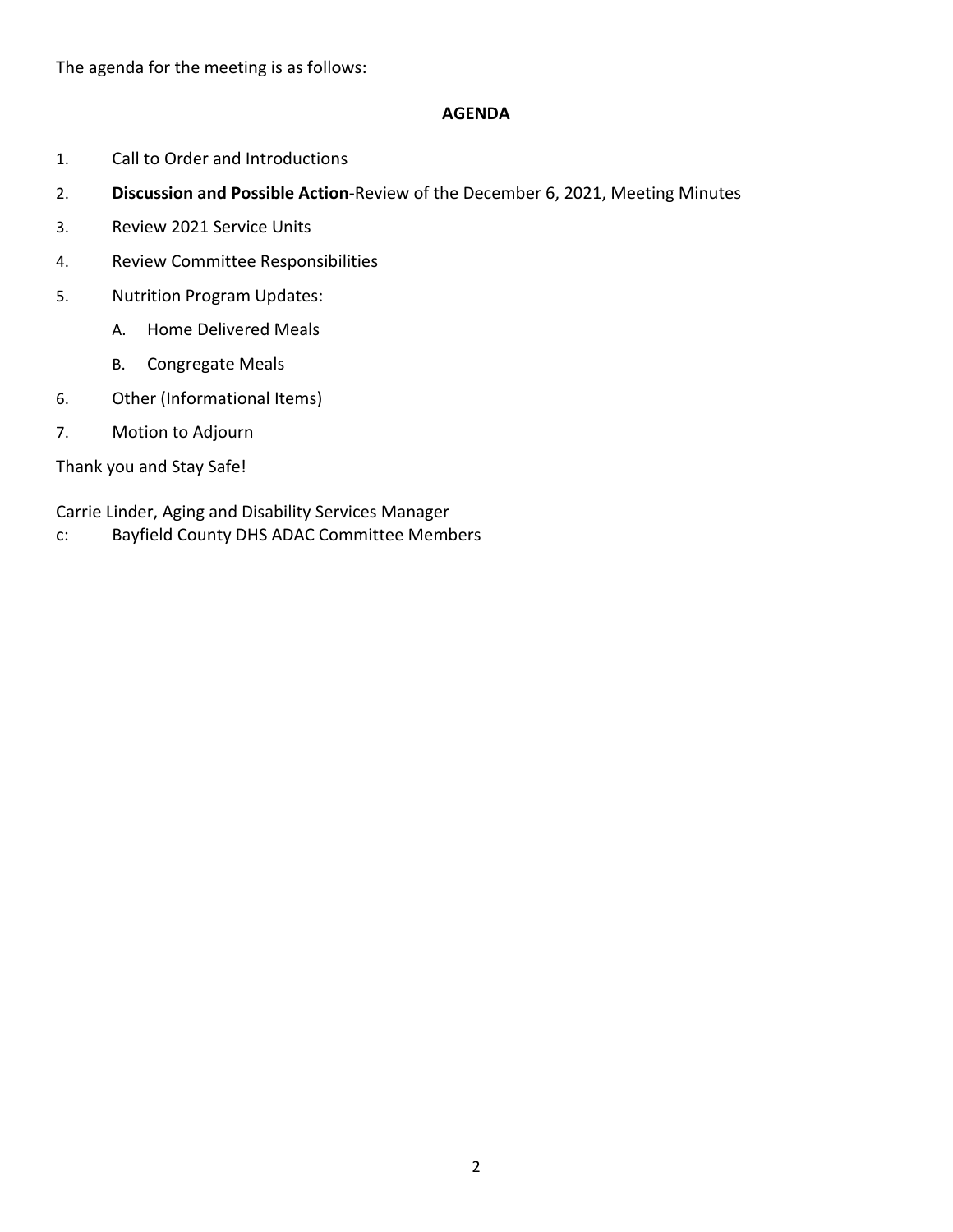**DRAFT: Subject to change at the next ADAC meeting**

# **BAYFIELD COUNTY DEPARTMENT OF HUMAN SERVICES NUTRITION ADVISORY COUNCIL COMMITTEE Courthouse via Phone Conference December 6, 2021 Immediately following ADAC Meeting**

| <b>Committee Members Present:</b> | Richard Kemmer in person, David Zepczyk- phone, Karen Anderson-<br>phone, Lynette Benzschawel-phone, |
|-----------------------------------|------------------------------------------------------------------------------------------------------|
| <b>Committee Member Absent:</b>   | Anna Hanson                                                                                          |
| <b>Staff Present:</b>             | Elizabeth Skulan, Carrie Linder, Carolyn Novak, Heather Gilbertson                                   |

## **Call to Order and Introductions**

Kemmer called the meeting to order at 3:42 p.m. No introductions were made.

#### **Discussion and Possible Action-Review of September 20, 2021 Meeting Minutes**

Motion by Zepczyk second by Benzschawel to approve the September 20, 2021, meeting minutes as presented. Motion passed.

#### **Nutrition Program updates**

- **A.** Rerouting of Home Delivered Meals routes
	- Linder sent out a request of proposals for the Elder Nutrition Programs, which included home delivered meals, in November.
	- Per map attached with packet, routes A, C, D & E used to be two routes and are now broken down into four routes.
	- Honda CRV's have been purchased with ARPA funds for the additional routes.
	- Two additional drivers are needed for the additional routes.
	- Carolyn Novak is looking into re-routing software to help with route mapping, so drivers can be efficient as possible.
	- Additional drivers will be hired and begin employment after the first of the year. They will train and ride along with current drivers.
- **B.** Congregate Meal site proposed locations and days of operations.
	- Congregate Meal site proposals were included in the RFP's.
	- Three new sites are proposed based on feedback from listening sessions hosted in early 2021.
	- Benoit/Mason/Grand View area is on hold as there were difficulties finding a vendor to service this area.
	- Washburn site will be scaled back from four days to two days per week. This will allow additional service in Cornucopia and Port Wing.
	- Iron River will be one day a month and possibly go to two days a month.
	- Barnes will stay at four days a week.
	- Linder is hoping to open congregate meal sites mid-January/early February. Residents have expressed really wanting congregate meal sites back.
	- Port Wing will open first, then Iron River, Cornucopia and Washburn.
- **C.** Suggested Donation.
	- Bayfield County is the lowest suggested donation in the state.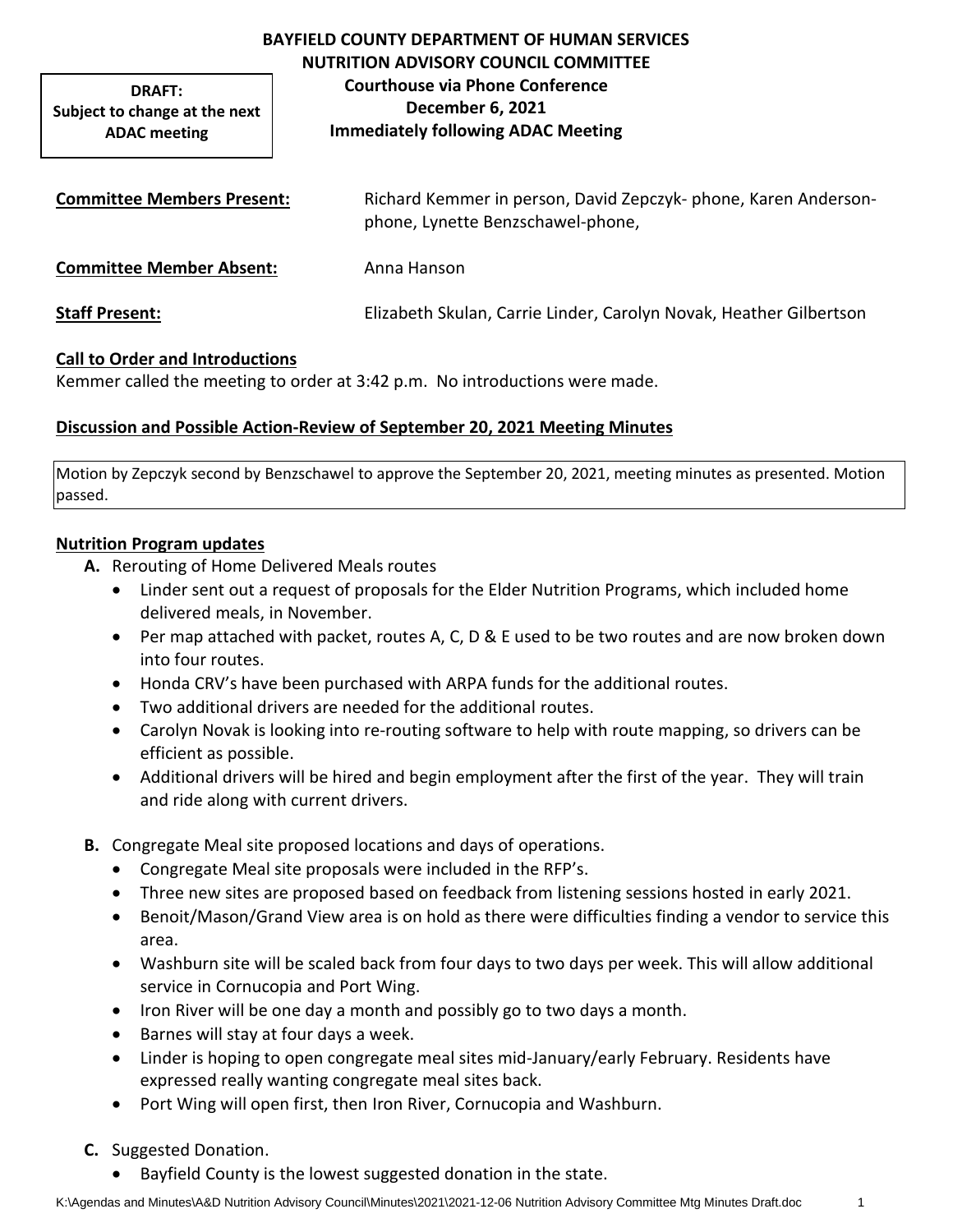- The budget for the program is running on little to no Federal increases over many years.
- In this time of transition, now would be the time to make a change for donations.
- Linder recommends establishing a range from \$3-\$5 to help offset and continue with program operations.

## **Discussion and Possible Action-Review and Possible Recommendation of RFP's received for 2022 Elder Nutrition Program.**

- Proposals for Home Delivered Meals and Congregate Meals from Red Cliff Elderly, Lakewood's, Chartwell's, Helen Hyde, Time Out Restaurant, and Bayfield County Food Service were reviewed and discussed.
- Overall, vendors have done a good job with keeping cost's low. This leaves room for expansion of Elder Nutrition Program services.
- Lakewood's: Cable home delivered meals
- Chartwells: home delivered meals for several routes and Barnes bulk congregate meals
- Helen Hyde: Iron River congregate meals
- Time Out Restaurant: Washburn congregate meals on Wednesdays
- Red Cliff: Bayfield home delivered meals in the Bayfield and surrounding area
- Bayfield County Food Service: Washburn congregate meals on Fridays at St. Louis school; bulk congregate meals Port Wing and Cornucopia; and Washburn and south shore home delivered meals
- Additional staff will be needed to manage some of the congregate meal sites. Money has been identified in the budget to support the site management staff.
- DHS is currently recruiting for two new home delivered meal route drivers. Vehicles have been ordered and new equipment is in the process of being procured.
- The two largest routes will be split into 4 separate routes as soon as the new drivers have been hired and trained, hopefully in January 2022.

Motion by Zepczyk second by Benzschawel for recommendation of RFP's received for 2022 Elder Nutrition Program. Motion passed. Recommendation #3 regarding Washburn

Motion by Zepczyk second by Benzschawel for Amendment to previous proposal to award the vendors for the Home Delivered and Congregate RFP's as presented including Recommendation #3 for Washburn.

# **Discussion and Possible Action-Review and Possible Recommendation to transfer C1 (Congregate) funding to C2 (home delivered meals).**

- Each year the county can transfer funds from congregate meals line item (C1) to home delivered meals line item (C2).
- Congregate is more robustly funded than home delivered meals from the Federal government.
- This year, only the Barnes congregate site was opened in July.
- Funds need to be transferred from C1 to C2 to cover expenses for Grab and Go meals and the home delivered meal program.

Motion by Anderson second by Zepczyk to approve the transfer of C1 funding to C2 funding. Motion passed.

# **Discussion and Possible Action-Review and Possible Recommendation request to update the suggested donation.**